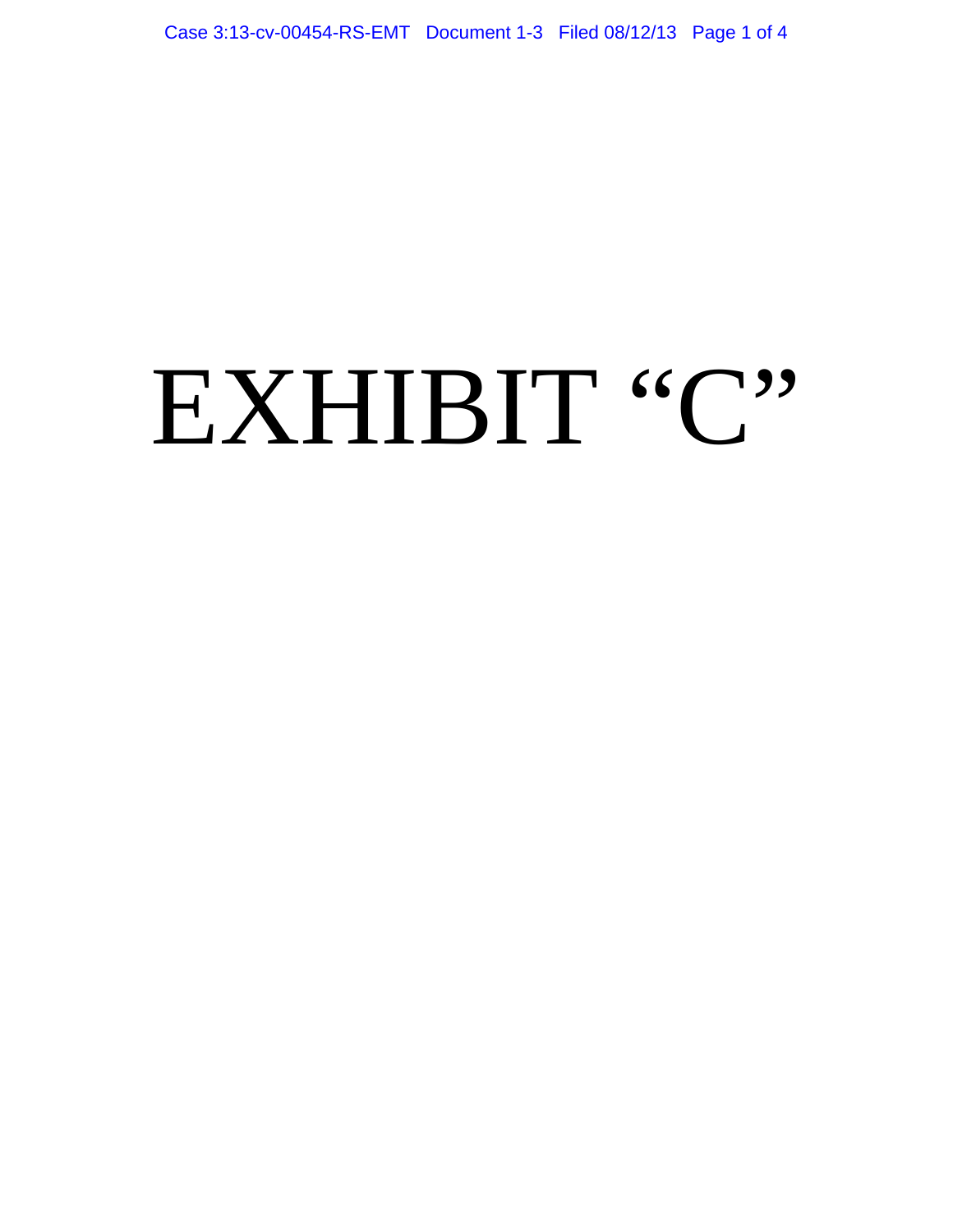eBay Customer Support - vero <vero@ebay.com> To: Haile Bekele VE62821 Response to your fax to eBay's VERO Department. (KMM29439193V70647L0KM)

## Dear Haile,

Thank you for contacting the VeRO Program.

At this time, we have not processed the report you provided regarding an alleged infringement of your U.S. patent rights.

August 4, 2010 8:16 PM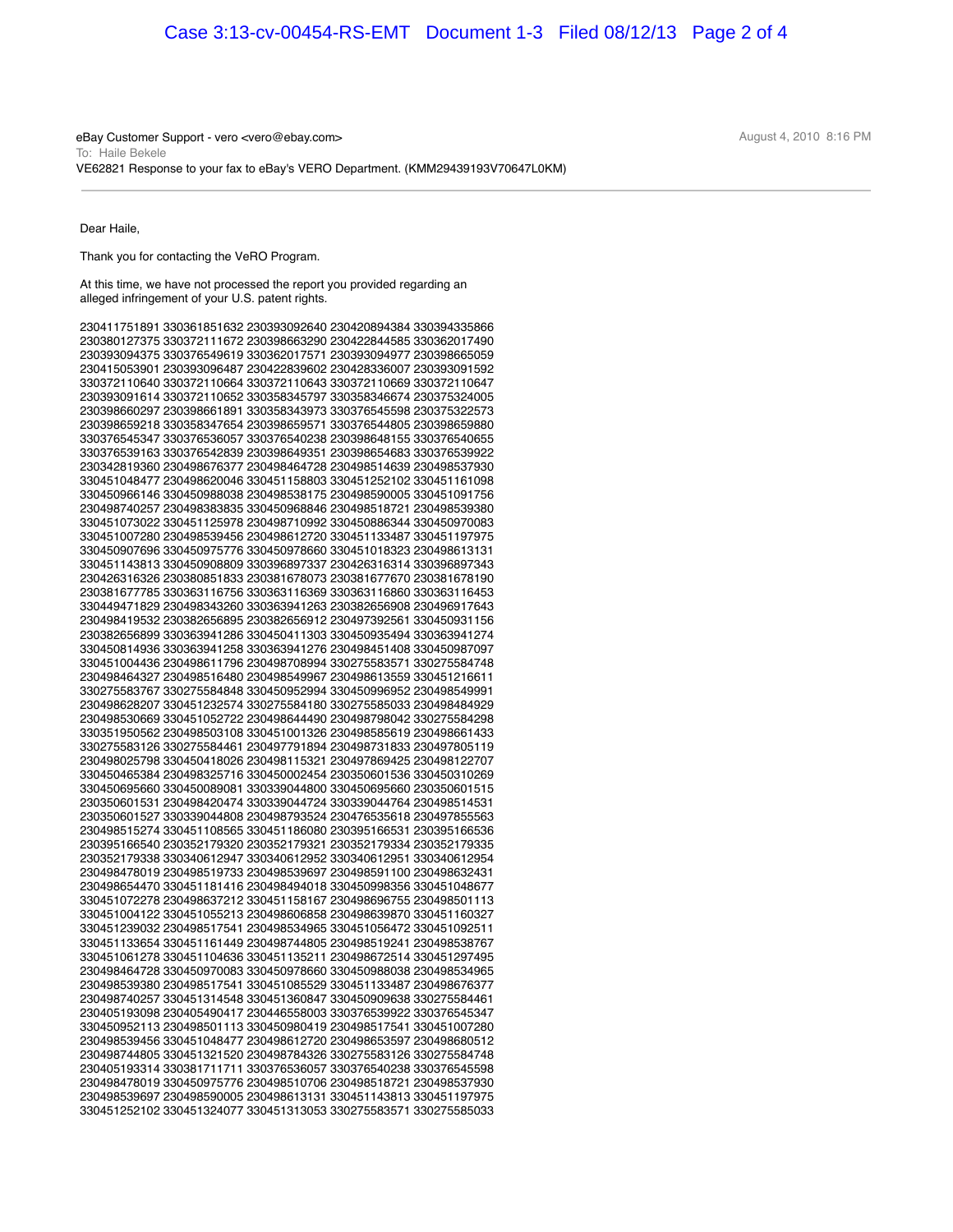As you may know, eBay does not manufacture, sell, or offer for sale any of the products referenced in your NOCI. To the extent such items may be listed on ebay.com, they would be listed by third-party sellers, not eBay.

If you have secured, or in the future secure, an injunction or other equitable relief on the basis that the products referenced in your NOCI infringe upon a valid and enforceable U.S. patent owned by you, please send us an updated NOCI including the following information:

(1) A copy of the injunction or other equitable relief enjoining the sale and/or offer for sale of the accused product(s) in the United States on the basis that they infringe upon a valid and enforceable U.S. patent owned by you;

(2) A statement, signed under penalty of perjury, that you have a good-faith belief that:

a. the specific listing(s) on www.ebay.com referenced in your NOCI fall within the scope of such equitable relief;

b. the products listed in the referenced listing(s) were never manufactured or sold in the United States by you or by someone authorized by you; and

c. the seller listing the item(s) does not have a valid license under the patent(s) that form the basis of the injunctive or equitable relief.